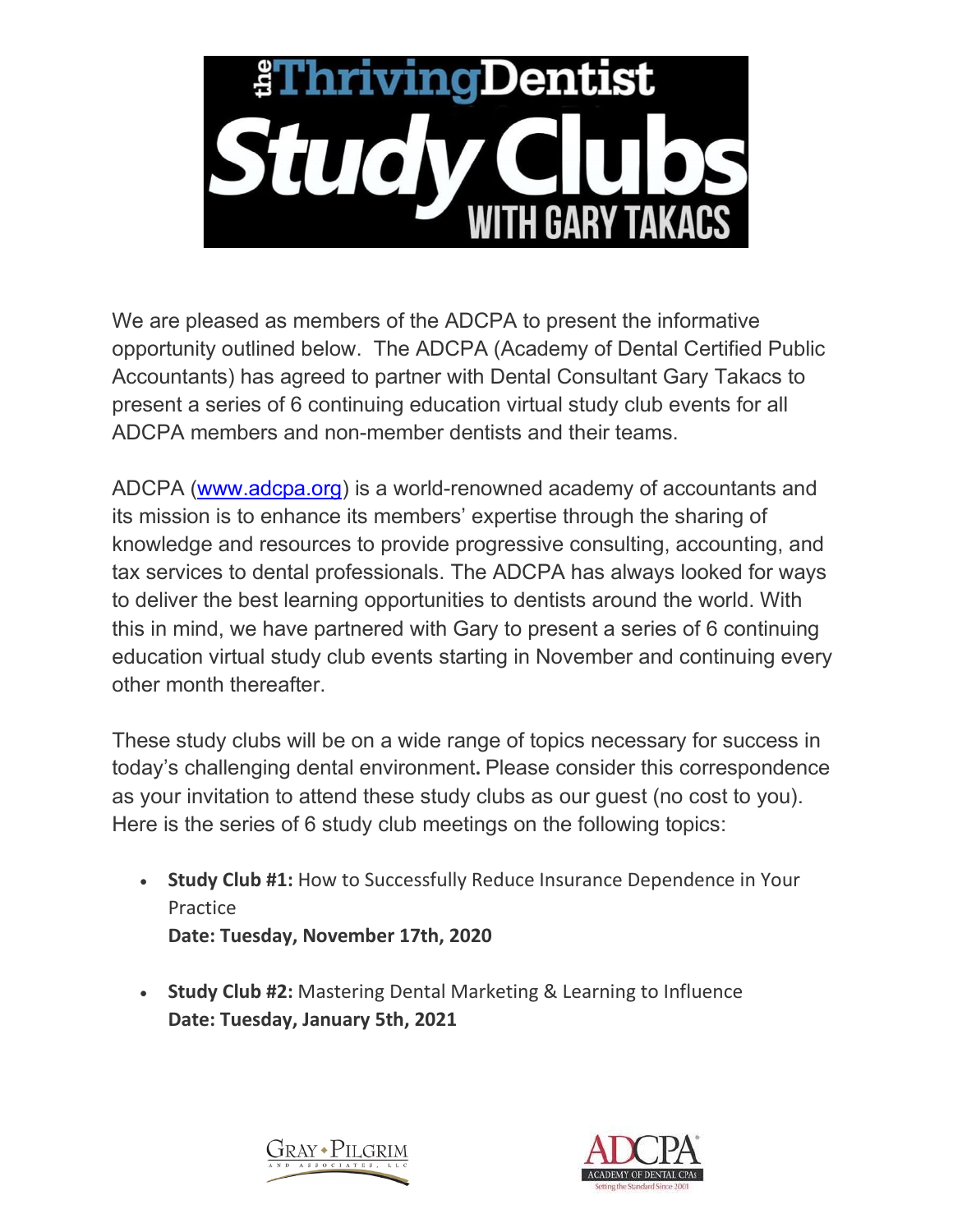- **Study Club #3:** 10 Elements of a Thriving Practice **Date: Tuesday, March 2nd, 2021**
- **Study Club #4:** 24 Systems of a Thriving Dental Practice **Date: Tuesday, May 4th, 2021**
- **Study Club #5:** New Patient Experience & 6 Digital Photos **Date: Tuesday, June 1st, 2021**
- **Study Club #6:** 5 Tips to Master Scheduling **Date: Tuesday, Sep 14th, 2021**

These events will be held in two time slots, Eastern: 6.00 PM to 8.00 PM and Pacific: 6.00 PM to 8.00 PM, so you may attend the event at the time that is most convenient for you.

The material that will be presented in these study clubs was developed from Gary's years of experience growing his own co-owned dental practice and helping dental offices achieve peak levels of performance. These study clubs are filled with practical information that you and your team members can immediately use to strengthen and enhance your practice.

## **How To Register For The Study Club Series:**

You will receive an email with details of each study club one month ahead so that you and your team can register for each study club individually. You and your team are invited to all of these sessions but for CE reasons we require you to register for each event separately. Finally, if you are a specialist, you are allowed to invite up to 3 additional referral sources to join these scheduled series.

Each study club will be presented for 2 hours each and you will be able to earn 2 hours worth of CE Credits for attending the event in full. The topics will cover step by step instructions to achieve the goals of each topic. There will also be a 30-minute Q&A session with Allen Schiff, president of the ADCPA, and 2 ADCPA members at the end of each study club.